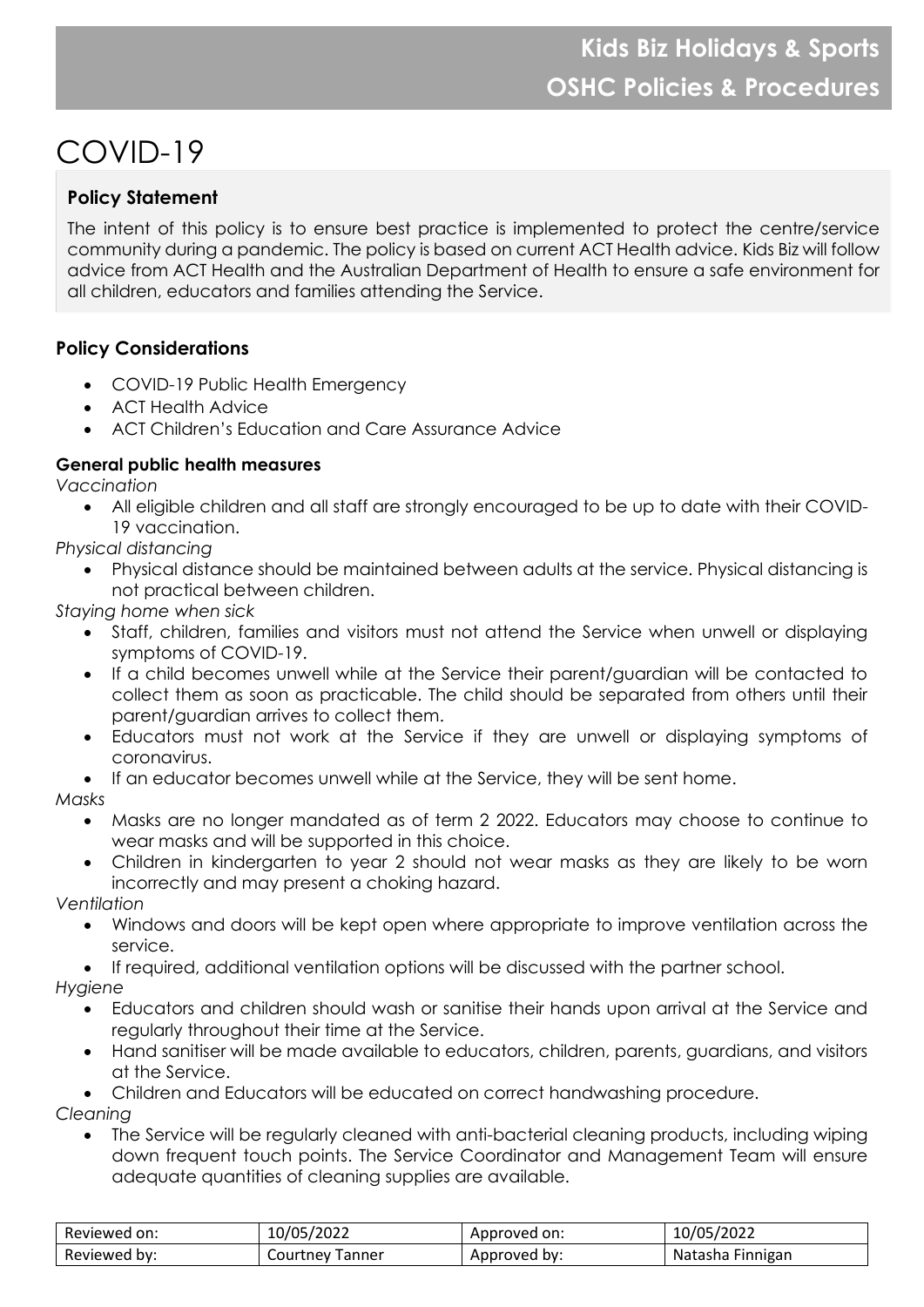## **Responding to COVD-19 exposure onsite**

*Notification*

- Parents/guardians are requested to notify the service if their child tests positive for COVID-19 within two days of attending the Service.
- Educators are required to notify the service if they have tested positive within two days of attending the Service.
- Children and educators who have been diagnosed with or had an exposure to COVID-19 should comply with the public health advice relating to notification, isolation and quarantine requirements.

*Communication*

- Following notification to Kids Biz, families will be notified via email if their child has attended the Service during the contagious period of a subsequent positive case. No identifying details of the positive case will be released.
- Educators will be notified if they were at the Service at the same time as a positive case. No identifying details of the positive case will be released.

*Additional Notification*

- Kids Biz will notify CECA through NQAITS if:
	- A child requires urgent medical attention or is hospitalised (notification within 24 hours)
	- The operation of the service is restricted (for example a room closure due to staff absences) (notification within 7 days)
	- Liaison should also occur with ACT Health or CECA if there is a significant outbreak within the service.

## **Additional COVID-19 Safety Measures**

- When there are high numbers of COVID-19 exposures at the Service, consideration will be given to whether additional safety measures should be reintroduced. Additional measures will be determined in consultation with the Catholic Education and CECA.
- Entry to the service may be restricted to educators and children only. Parents/guardians and other visitors can enter the service in emergency situations or by prior appointment. Parents/guardians and other visitors may enter outdoor areas of the school site.

#### **Household contacts**

- Household contacts will not have to quarantine if they have no COVID-19 symptoms but will need to comply with all relevant ACT requirements.
- Parents/guardians are requested to notify Kids Biz if their child is a household contact.
- Educators may continue to work provided they remain symptom free, undertake daily COVID-19 testing, wear masks at all times while at the Service and notify Kids Biz of their household contact status.

#### **Fees**

- The standard daily fee will apply if a child is absent from the Service. Child Care Subsidy can be claimed for up to 42 absences per financial year, with additional absences able to be claimed in select circumstances.
- Two weeks' written notice is required for cancellations or changes of permanent bookings. This period may be waived in select circumstances if approved by Kids Biz Management.
- 24 hours' notice is required for cancellations of casual bookings.
- Gap fees may be waived for select absences, where approved by the Department of Education, Skills and Employment.
- Gap fees will be waived if the Service is required to close due to a public health directive.
- Gap fees will not be waived if families elect to keep their children home without instruction from health authorities to do so.

| Reviewed on: | 10000<br>72022<br>$\triangle$ U/!<br>וטט | Appr<br>on:<br>າroved | /2022<br>∽<br>'05.<br>TOV. |
|--------------|------------------------------------------|-----------------------|----------------------------|
| Reviewed by: | <b>anner</b>                             | Approved              | <b>Finnigan</b>            |
|              | courtney                                 | pv.                   | Natasha                    |